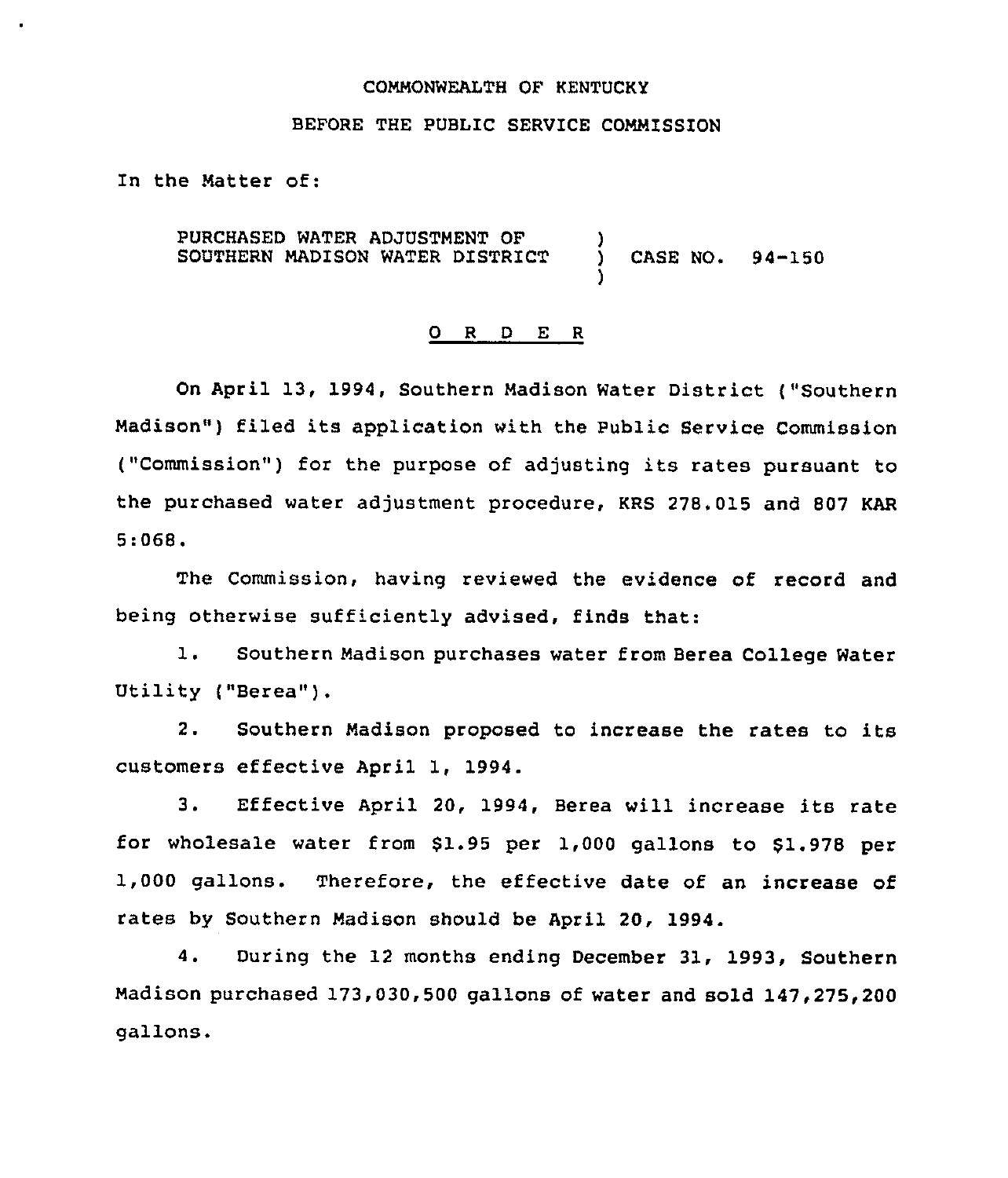5. Southern Nadison's calculations are correct and show and increase in the purchased water cost of  $$4,844.85$ , resulting in a purchased water adjustment of 3.3 cents per 1,000 gallons. Based on an average monthly usage of 5,000 gallons, monthly bills to Southern Madison customers will increase 17 cents from \$27.31 to \$ 27.48, an increase of 0.62 percent.

6. The purchased water adjustment of 3.3 cents per 1,000 gallons and the rates in Appendix <sup>A</sup> are fair, just and reasonable and should be approved.

IT IS THEREFORE ORDERED that:

1. The purchased water adjustment of 3.3 cents per 1,000 gallons and the rates in Appendix A, attached hereto and incorporated herein, are approved for services rendered on and after April 20, 1994.

2. Within 30 days of the date of this Order, Southern Nadison shall file its revised tariffs setting out the rates approved herein.

3. Within 30 days of the date of this Order, Southern Nadison shall file verification that the notice to its customers has been given.

 $-2-$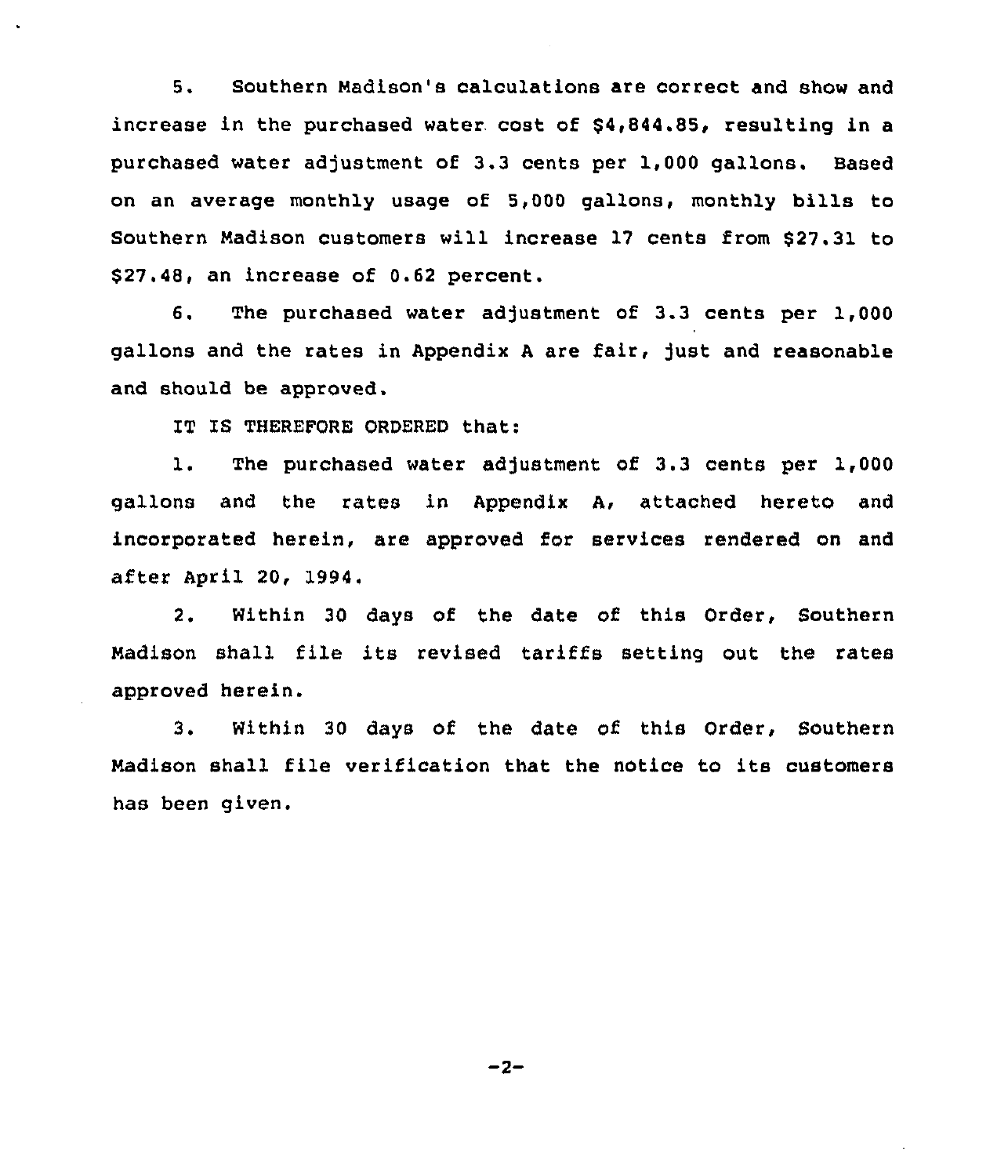Done at Frankfort, Kentucky, this llth day of May, 1994.

PUBLIC SERVICE COMMISSION

Chairman

Reatheth Comm:  $\overline{\mathbf{s}}$ 

ATTEST:

**Executive Director**